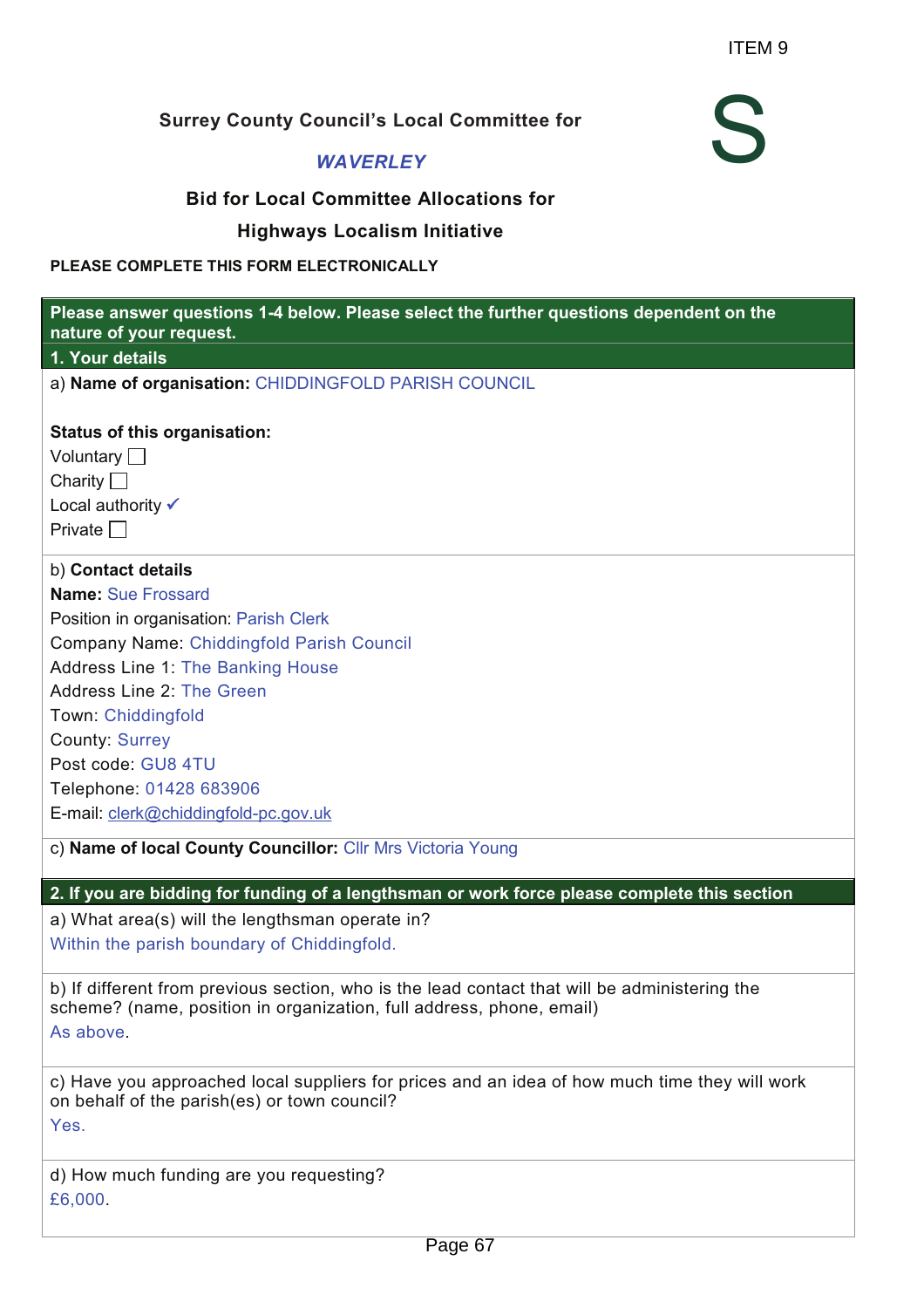e) Are you looking for funding on a matched/part or fully funded basis? If matched or part funding, how is the remainder of the money being raised?

Part funded basis; any balance of funding required for our planned schedule will come from the precept. The Parish Council has received a clear message through consultation with residents, and a 'per household' survey when we updated our Parish Plan, that the maintenance work we propose undertaking through this scheme is a high priority, as it has not previously been carried out to an acceptable standard by the responsible authority and remedial work is long overdue.

f) Briefly give details on how you would run the lengthsman scheme. For example, how you might manage working across a number of areas.

The scheme will be run in the same way as the Parish undertakes maintenance of its own Freehold or Leased land and Common Land. The contractor, who has worked for the Parish Council for fifteen years, will continue with the extended schedule of work, developed last year, to carry out tasks specific to this scheme. The schedule has evolved in line with the experience of last year's very successful scheme of work:

(a) ditch, drain and culvert regular maintenance to clear blockages and prevent flooding; and

(b) clearing vegetation from Rights of Way (other than where they run across private land); and

(c) trimming some verges and hedges bordering the highway, where responsibility is with Surrey Highways or is not known.

*If your bid is agreed we will send a grant agreement for you to complete, including providing bank account details as all payments will be made by BACS. The payment will be made on or after 1 April 2013.*

**3. If you are bidding for funding for Amenity Improvements, Work Match or Buying extra services please complete this section**

a) Please give details of what you are looking to achieve, including dates, locations etc.

N.B: This is for improvements on highway land and is not to be used to improve private property or common land. This is targeted towards small, local schemes and not to refurbish or replace large areas. For example, it could be used to replace signs in a number of locations in a village. It should not be used to replace or renew all signs, lines and street furniture.

Not applicable.

b) How much funding are you requesting? Not applicable.

c) Are you looking for funding on a matched/part or fully funded basis? If matched or part funding, how is the remainder of the money being raised? Not applicable.

*We may contact you to clarify details of the bid around what you are likely to achieve and how. For example, by delivering the work through an SCC contractor or your own local supplier.*

*If your bid is agreed, depending on the nature of the work involved, SCC Highways may programme the work, it may be passed to another SCC service, such as Countryside or we may send a grant agreement for you to complete, including providing bank account details as all payments will be made by BACS. The payment will be made on or after 1 April 2013.*

**4. If you are bidding for 'Public Realm' traffic calming, please complete this section**

a) Please give details of the location where you want this type of scheme to be implemented. Attach photographs, maps etc if you feel it is necessary. Not applicable.

Page 68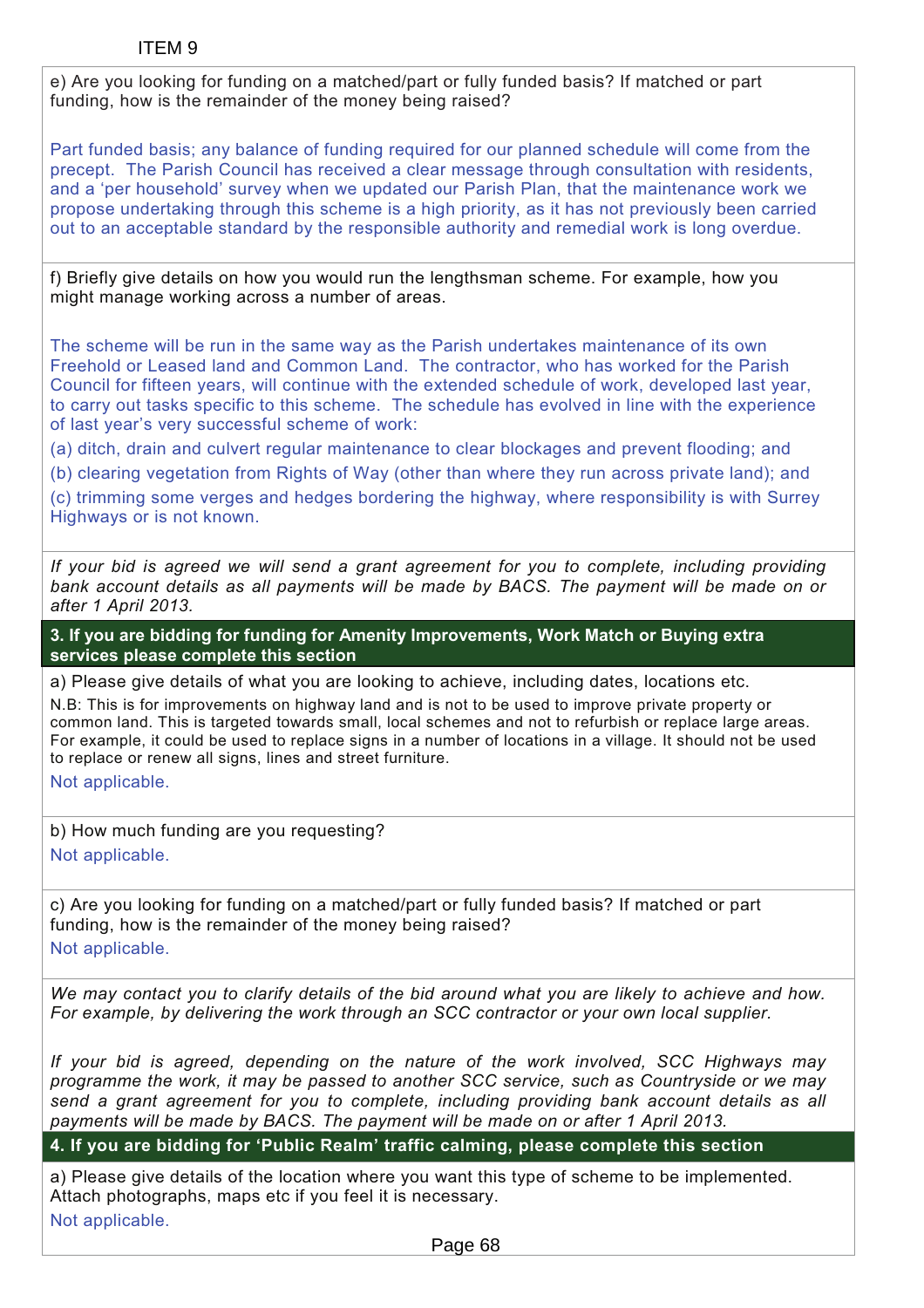b) Please provide details of the issue(s) that have led to you bidding for this type of scheme at this location. This should include if you have ever contacted the county council before about this issue and what action was taken.

Not applicable.

c) You will need to demonstrate that the wider community supports this bid. Outline how you would go about doing this, or give evidence of what support already exists.

Not applicable.

*If the local committee agrees to commission the design of the scheme at the location given, our normal design process needs to be followed. This includes a feasibility study, design, consultation, potential re-design following the consultation and construction. It is unlikely that any bid received will be completed (designed and built) in 2013/14 financial year. Depending on the complexity of the request, location etc the scheme may be deferred to later years.*

**5. If you are looking to take over an SCC service, in the same way as the Lingfield Division, please complete this section**

a) Please give details of what you are requesting to take on.

No we are not attempting to emulate Lingfield. For Clarification the lengthsman scheme the Parish Council wishes to implement, for clearing ditches, drains and culverts and for clearing Rights of Way is intended to be pro-active. It is preventative maintenance which will alleviate road flooding, encroachment of vegetation and footpath access issues and will complement and improve, not replace, the re-active service provided by the SCC Highways Authority.

*We will be in contact to advise on possible options to take this forward, taking account of the issues highlighted in the further information document sent with this form.*

**NB** If your bid is successful you will need a bank account in the name of your organisation. Any queries please contact the Highways Localism Team using the e-mail address:

highwayslocalism@surreycc.gov.uk

**Please return the form by e-mail to the address above and also to your local County Councillor (details for Surrey County Councillors is available here).**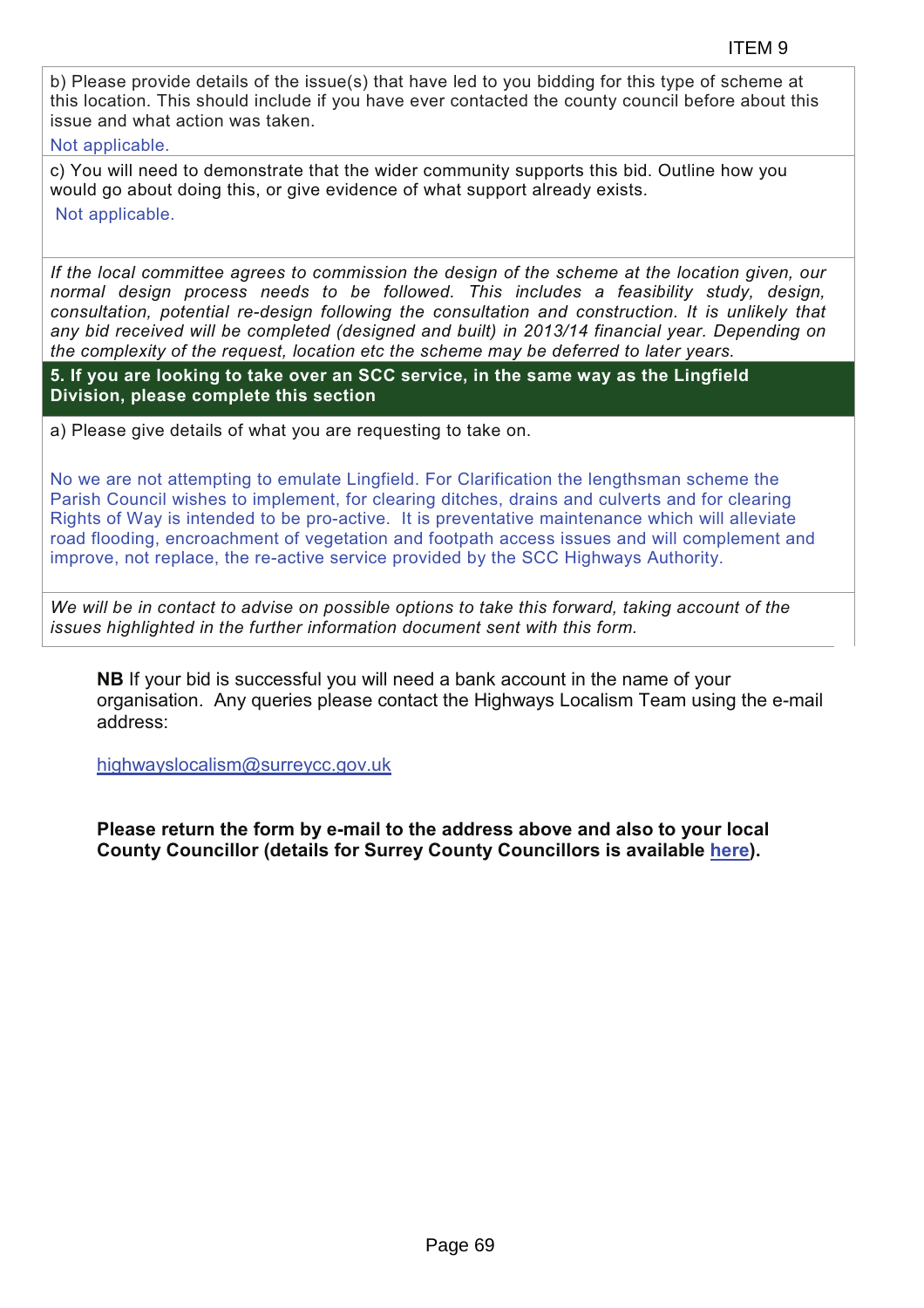#### **Parish Lengthsman Pricing Form** ITEM 9

**Company Name:** Chris Balchin (Sole Trader) **Contact Name:** Chris Balchin **Address:** Brookbank Villa, Woodside Road, Chiddingfold, Surrey, GU8 4RR **Telephone:** 01428 683741 **Mobile:** 07775 601569 **Email:** cdtbal@tiscali.co.uk **VAT Number:** Not registered

#### **Insurance**

For you, or a member of your company, to be eligible to become a Lengthsman you must have a minimum of £5million of Public Liability Insurance.

|                                                                                                  | Yes | Nο |
|--------------------------------------------------------------------------------------------------|-----|----|
| Do you have minimum £5million Public Liability?                                                  |     |    |
| If not, are you willing to obtain a minimum £5 million<br>before the 1 <sup>st</sup> April 2014? |     |    |

#### **Relevant Equipment**

The Lenghsman will be expected to supply their own transport and equipment. Please provide details of relevant equipment that you currently have or will acquire for the duration of the contract, e.g. urban mowers, strimmers, chainsaw etc.

Pick-up truck; mowers, strimmers, blowers, chain-saws, (powered) hedge cutters, sprayers, hand tools, hi-viz clothing, weather protection, safety clothing, safety footwear and gloves, cones, barriers, tape, temporary 'workman' signs, rods, angled forks, scrapers, pushers.

#### **Capacity & Hourly Rate**

|                                                                                                                                                 |                                         | 5-10hrs | 11-15hrs   | 16-20hrs | $20$ hrs $+$ |
|-------------------------------------------------------------------------------------------------------------------------------------------------|-----------------------------------------|---------|------------|----------|--------------|
| Please indicate the number of hours that you could<br>spend in the parish area over the course of a month<br>and what your hourly rate would be | Ditches/drains<br>/hedges<br><b>PRW</b> |         | £25<br>£30 |          |              |

#### **Health & Safety**

Demonstrate your understanding of Health & Safety awareness and procedures below:

I carry out a risk assessment for each task. This takes into account -

**Surrounding hazards**: overhead wires; electric fences; wildlife; domestic and farm animals; and roads. **Public liability:** risk to vehicles; pedestrians; riders or property.

**Personal safety**: appropriate clothing; head, hand and foot protection; ear defenders; equipment tested and maintained; carry a mobile phone; employ a helper if using dangerous equipment or working at the road-side. **Appraisal of specific task**: weather conditions and temperature; thorough inspection of the work site; removal of hazardous rubbish; enclosure/isolation of the work site; use of appropriate tools for the job; thorough clearance of debris post-work; appropriate disposal of vegetation for composting or to a green waste site.

#### **Relevant Experience / Technical Ability**

Please provide examples of similar contracts, working directly for a Parish Council or group of Parish Councils, working on the highway and dealing directly with clients and customers if any:

I have 16 years of experience in grounds maintenance working privately within the parish. This includes managing and maintaining grassland, ditches, streams; also hedges and trees, which sometimes requires traffic management if bordering a road. I provide a gamekeeper service to two local land-owners, where my duties include managing game and public shoots, in addition to land and stream management. My clients include Chiddingfold Parish Council, where I have worked for 9 years maintaining their leased and owned land, common land and recreation grounds. I also carry out emergency, ad-hoc clearance of ditches and drains when blockages cause flooding and repair of grips when et all to work when crushed by vehicles.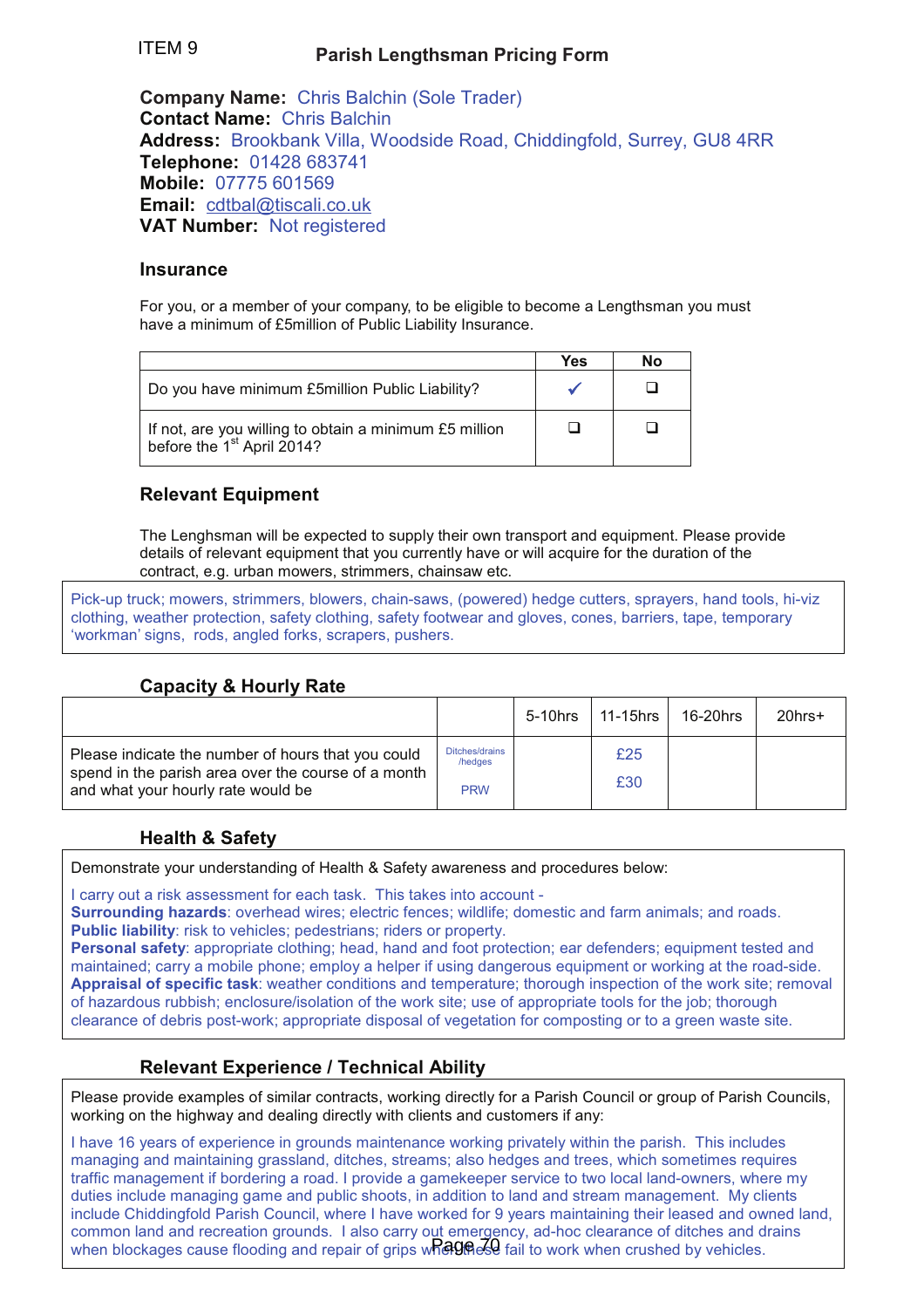# CHIDDINGFOLD PARISH COUNCIL **CHIDDINGFOLD PARISH COUNCIL**

## Scheduled Maintenance Forecast<br>Apr 2014 - Mar 2015 **Scheduled Maintenance Forecast Apr 2014 - Mar 2015**

| $\Rightarrow$     |                                |                                      |                                          |                  |                      |                              |                |                                               |                                 |                                                                               |                          |                            |                              |                              |                                                                               |                                      |                                               |                        |               |                                        |                                                       |                                                    |                                                      |                                                                 |                                                       |                                  |                          |                                   |                                                  |                             |                             |                                        |                                        |                                        |                           |                                 |                       |                                             |               |                                 |    | <b>ITEM</b>                                                                     |               |    | 9             |    |               |    |    |
|-------------------|--------------------------------|--------------------------------------|------------------------------------------|------------------|----------------------|------------------------------|----------------|-----------------------------------------------|---------------------------------|-------------------------------------------------------------------------------|--------------------------|----------------------------|------------------------------|------------------------------|-------------------------------------------------------------------------------|--------------------------------------|-----------------------------------------------|------------------------|---------------|----------------------------------------|-------------------------------------------------------|----------------------------------------------------|------------------------------------------------------|-----------------------------------------------------------------|-------------------------------------------------------|----------------------------------|--------------------------|-----------------------------------|--------------------------------------------------|-----------------------------|-----------------------------|----------------------------------------|----------------------------------------|----------------------------------------|---------------------------|---------------------------------|-----------------------|---------------------------------------------|---------------|---------------------------------|----|---------------------------------------------------------------------------------|---------------|----|---------------|----|---------------|----|----|
|                   | Mar-14                         |                                      |                                          |                  |                      |                              |                | 12.50                                         | 12.50                           | 25.00                                                                         | 12.50                    | 25.00                      | 25.00                        | 6.25                         |                                                                               |                                      | ္တ<br>$\tilde{5}$                             |                        | 6.25          | 90.00                                  |                                                       |                                                    |                                                      |                                                                 |                                                       | ĕ<br>75.                         |                          |                                   |                                                  |                             |                             |                                        |                                        |                                        |                           |                                 |                       |                                             |               | <b>S</b><br>302.                |    |                                                                                 |               |    |               |    |               |    |    |
| $\mathsf{\Omega}$ | Feb-14                         | 12.50                                | 12.50                                    | 12.50            | 12.50                | 12.50                        |                | 12.50                                         | 12.50                           | 25.00                                                                         | 12.50                    |                            |                              |                              | 25.00                                                                         | 12.50                                | 12.50                                         | 12.50                  |               |                                        |                                                       |                                                    |                                                      |                                                                 |                                                       |                                  |                          |                                   |                                                  |                             |                             |                                        |                                        |                                        |                           |                                 |                       |                                             |               | <b>SQ</b><br>187.               |    |                                                                                 |               |    |               |    |               |    |    |
|                   | $Jan-14$                       |                                      |                                          |                  |                      |                              |                | 12.50                                         | 12.50                           | 25.00                                                                         | 12.50                    | 25.00                      | 25.00                        | 6.25                         |                                                                               |                                      | <sub>50</sub><br>$\tilde{5}$                  |                        | 6.25          |                                        |                                                       |                                                    |                                                      |                                                                 |                                                       |                                  |                          |                                   |                                                  |                             |                             |                                        |                                        |                                        |                           |                                 |                       |                                             |               | <sub>50</sub>                   |    |                                                                                 |               |    |               |    |               |    |    |
| $\simeq$          | Dec-13                         |                                      |                                          |                  |                      |                              | <b>SO</b>      | 12.50                                         | 12.50                           | 25.00                                                                         | 12.50                    |                            |                              |                              | 25.00                                                                         | 12.50                                | 12.50                                         | 12.50                  | 6.25          |                                        |                                                       |                                                    |                                                      |                                                                 |                                                       |                                  |                          |                                   |                                                  |                             |                             |                                        |                                        |                                        |                           |                                 |                       |                                             |               | 137.<br>143.75                  |    |                                                                                 |               |    |               |    |               |    |    |
| $\sigma$          | Nov-13                         | 12.50                                | ္တ                                       | 12.50            | 12.50                | 12.50                        | $\tilde{5}$    | 12.50                                         | 12.50                           |                                                                               | 12.50                    |                            | 25.00                        | 6.25                         |                                                                               |                                      | es.                                           |                        | 6.25          |                                        |                                                       |                                                    |                                                      |                                                                 |                                                       |                                  |                          |                                   |                                                  |                             |                             |                                        |                                        |                                        |                           |                                 |                       |                                             |               |                                 |    |                                                                                 |               |    |               |    |               |    |    |
| $\mathbf{r}$      |                                |                                      | $\tilde{5}$                              |                  |                      |                              |                |                                               |                                 | 25.00                                                                         |                          | 25.00                      |                              |                              |                                                                               |                                      | $\tilde{5}$                                   |                        |               |                                        |                                                       |                                                    |                                                      |                                                                 |                                                       |                                  |                          |                                   |                                                  |                             |                             |                                        |                                        |                                        |                           |                                 |                       |                                             |               | 200.00                          |    |                                                                                 |               |    |               |    |               |    |    |
| $\circ$           | $Oct-13$                       |                                      |                                          |                  |                      |                              |                | 12.50                                         | 12.50                           | 25.00                                                                         | 12.50                    |                            |                              |                              | 25.00                                                                         | 12.50                                | 12.50                                         | 12.50                  |               | 90.00                                  | 30.00                                                 | 60.00                                              | 90.00                                                | 60.00                                                           |                                                       |                                  |                          |                                   |                                                  |                             |                             |                                        |                                        |                                        |                           |                                 |                       |                                             |               | 455.00                          |    |                                                                                 |               |    |               |    |               |    |    |
| z                 | Sep-13                         |                                      |                                          | 12.50            | 12.50                | 12.50                        |                |                                               |                                 |                                                                               |                          |                            |                              |                              |                                                                               |                                      |                                               |                        |               |                                        |                                                       |                                                    |                                                      |                                                                 |                                                       |                                  |                          | 120.00                            | 120.00                                           | 30.00                       | 120.00                      | 120.00                                 | 120.00                                 | 120.00                                 | 120.00                    | 120.00                          | 120.00                | 120.00                                      |               | 1267.50                         |    |                                                                                 |               |    |               |    |               |    |    |
| $\geq$            | Aug-13                         |                                      | S <sub>0</sub><br><u>'5</u>              |                  |                      |                              |                |                                               |                                 |                                                                               |                          |                            |                              |                              |                                                                               |                                      |                                               |                        |               |                                        | 30.00                                                 | 60.00                                              |                                                      |                                                                 |                                                       |                                  |                          |                                   |                                                  |                             |                             |                                        |                                        |                                        |                           |                                 |                       |                                             |               | 50<br>102.                      |    |                                                                                 |               |    |               |    |               |    |    |
|                   | $Jul-13$                       | SO<br>$\tilde{5}$                    |                                          |                  | 12.50                | 12.50                        |                | 12.50                                         | 12.50                           | 25.00                                                                         | 12.50                    |                            |                              |                              |                                                                               |                                      | 12.50                                         | 12.50                  |               |                                        |                                                       |                                                    |                                                      |                                                                 |                                                       | 75.00                            |                          | 120.00                            |                                                  |                             |                             | 120.00                                 | 120.00                                 | 120.00                                 | 120.00                    | 120.00                          | 120.00                | 120.00                                      |               | 1160.00                         |    |                                                                                 |               |    |               |    |               |    |    |
|                   | $J$ un-13                      |                                      |                                          |                  |                      |                              |                |                                               |                                 |                                                                               |                          |                            |                              |                              |                                                                               |                                      |                                               |                        |               | 90.00                                  | 30.00                                                 | 60.00                                              | 90.00                                                | 60.00                                                           | 60.00                                                 |                                  |                          |                                   |                                                  |                             |                             |                                        |                                        |                                        |                           |                                 |                       |                                             |               | 390.00                          |    |                                                                                 |               |    |               |    |               |    |    |
|                   | May-13                         |                                      |                                          |                  |                      |                              |                |                                               |                                 |                                                                               |                          |                            |                              |                              |                                                                               |                                      |                                               |                        |               |                                        |                                                       |                                                    |                                                      |                                                                 |                                                       |                                  |                          | 120.00                            | 120.00                                           | 30.00                       | 120.00                      | 120.00                                 | 120.00                                 | 120.00                                 | 120.00                    | 120.00                          | 120.00                | 120.00                                      |               | 1230.00                         |    |                                                                                 |               |    |               |    |               |    |    |
|                   | Apr-13                         | 12.50                                | 12.50                                    | 12.50            | 12.50                | 12.50                        | 12.50          | 12.50                                         | 12.50                           | 25.00                                                                         | 12.50                    | 25.00                      | 25.00                        | 6.25                         | 25.00                                                                         | 12.50                                | 12.50                                         |                        |               | 90.00                                  | 30.00                                                 | 60.00                                              |                                                      |                                                                 |                                                       |                                  |                          |                                   |                                                  |                             |                             |                                        |                                        |                                        |                           |                                 |                       |                                             |               | 423.75                          |    |                                                                                 |               |    |               |    |               |    |    |
| H                 | Actual Cost                    | 50.00                                | 50.00                                    | 50.00            | 62.50                | 62.50                        | 25.00          | 100.00                                        | 100.00                          | 200.00                                                                        | 100.00                   | 100.00                     | 100.00                       | 25.00                        | 100.00                                                                        | 50.00                                | 100.00                                        | 50.00                  | 25.00         | 360.00                                 | 120.00                                                | 240.00                                             | 180.00                                               | 120.00                                                          | 60.00                                                 | 150.00                           | 0.00                     | 360.00                            | 240.00                                           | 60.00                       | 240.00                      | 360.00                                 | 360.00                                 | 360.00                                 | 360.00                    | 360.00                          | 360.00                | 360.00                                      |               | 6000.00                         |    |                                                                                 |               |    |               |    |               |    |    |
| $\circ$           | Estimated<br>Cost              | 50.00                                | 50.00                                    | 50.00            | 62.50                | 62.50                        | 25.00          | 100.00                                        | 100.00                          | 200.00                                                                        | 100.00                   | 100.00                     | 100.00                       | 25.00                        | 100.00                                                                        | 50.00                                | 100.00                                        | 50.00                  | 25.00         | 360.00                                 | 120.00                                                | 240.00                                             | 180.00                                               | 120.00                                                          | 60.00                                                 | 150.00                           | 0.00                     | 360.00                            | 240.00                                           | 60.00                       | 240.00                      | 360.00                                 | 360.00                                 | 360.00                                 | 360.00                    | 360.00                          | 360.00                | 360.00                                      |               | 6000.00                         |    | 6000.00                                                                         | 6000.00       |    |               |    |               |    |    |
|                   | $\mathbf{(\hat{E}\mathbf{S})}$ | 25.00                                | 25.00                                    | 25.00            | 25.00                | 25.00                        | 25.00          | 25.00                                         | 25.00                           | 25.00                                                                         | 25.00                    | 25.00                      | 25.00                        | 25.00                        | 25.00                                                                         | 25.00                                | 25.00                                         | 25.00                  | 25.00         | 30.00                                  | 30.00                                                 | 30.00                                              | 30.00                                                | 30.00                                                           | 30.00                                                 | 25.00                            | 0.00                     | 30.00                             | 30.00                                            | 30.00                       | 30.00                       | 30.00                                  | 30.00                                  | 30.00                                  | 30.00                     | 30.00                           | 30.00                 | 30.00                                       |               |                                 |    |                                                                                 |               |    |               |    |               |    |    |
|                   | Rate                           |                                      |                                          |                  |                      |                              |                |                                               |                                 |                                                                               |                          |                            |                              |                              |                                                                               |                                      |                                               |                        |               |                                        |                                                       |                                                    |                                                      |                                                                 |                                                       |                                  |                          |                                   |                                                  |                             |                             |                                        |                                        |                                        |                           |                                 |                       |                                             |               |                                 |    |                                                                                 |               |    |               |    |               |    |    |
| ш                 | Time (hrs)                     | 0.5                                  | 0.5                                      | 0.5              | 0.5                  | 0.5                          | 0.5            | 0.5                                           | 0.5                             | $\overline{ }$<br>'두                                                          | 0.5                      | $\overline{\phantom{0}}$   |                              | 0.25                         | ዺ                                                                             | 0.5                                  | 0.5                                           | 0.5                    | 0.25          | $\infty$                               | $\overline{ }$                                        | 2                                                  | $\mathfrak{S}$                                       | $\sim$                                                          | $\mathbf{\Omega}$                                     | $\boldsymbol{\infty}$            | ۳                        | 4                                 | 4                                                | $\overline{\phantom{0}}$    | 4                           | 4                                      | 4                                      | 4                                      | 4                         | 4                               | 4                     | 4                                           |               | 6,000.00                        |    |                                                                                 |               |    |               |    |               |    |    |
|                   |                                |                                      |                                          |                  |                      |                              |                |                                               |                                 | Coxcombe Lane - pond to Village Hall - envelope drains from road to ditch and |                          |                            |                              |                              | Ditch at junction of The Knipp and Pickhurst Road (opposite drive to Okelands |                                      |                                               |                        |               | 4307                                   | Clear vegetation on footway from Ballsdown to Surgery |                                                    | Along the high footway from Yewens up Woodside Road. | From Woodside to Combe Common rec car park entrance (road side) | Top of Woodside (opposite side of road to allotments) | 4302                             |                          |                                   |                                                  |                             |                             |                                        |                                        |                                        |                           |                                 |                       |                                             |               | <b>Total estimated LS Work:</b> |    | Actual cost of LS Work:                                                         | <b>TOTAL:</b> |    |               |    |               |    |    |
| $\circ$           | Detail                         | Woodside Road - opposite Queens Mead | Pockford Road - just past Cobweb Cottage |                  |                      |                              |                | High Street Green (various) - 972342 - 982350 |                                 |                                                                               |                          | 4305                       |                              |                              |                                                                               |                                      | Prestwick Lane top and bottom (Pook Hill end) |                        |               |                                        |                                                       | Alongside lay-by in Woodside (near cricket ground) |                                                      |                                                                 |                                                       |                                  | 4308                     |                                   | FP219 - Pickhurst Road (south-west, north-west). |                             | 4304                        |                                        | FP244 - Ryestreet Common (south-west), |                                        |                           |                                 |                       | FP221 - Pickhurst Farm (south-east, south), |               |                                 |    |                                                                                 |               |    |               |    |               |    |    |
|                   |                                |                                      |                                          |                  |                      |                              |                |                                               |                                 |                                                                               |                          |                            |                              |                              |                                                                               |                                      |                                               |                        |               |                                        |                                                       |                                                    |                                                      |                                                                 |                                                       |                                  |                          |                                   |                                                  |                             |                             |                                        |                                        |                                        |                           |                                 |                       |                                             |               |                                 |    |                                                                                 |               |    |               |    |               |    |    |
|                   |                                |                                      |                                          | Road             | Fisher Lane - 973331 | Fisher Lane (Warco) - 979329 |                |                                               | Beckhams culvert and leaf grill |                                                                               | Prestwick Lane-(various) | All grips in Pockford Road | All grips in Pickhurst Road. | Leaf grill in Pickhurst Road |                                                                               | All ditches and drains in Mill Lane. |                                               | Entrance to Pook Hill. |               | School lay-by & pumping station verge. |                                                       |                                                    |                                                      |                                                                 |                                                       | Clean (+ straighten) road signs. | Courses, etc. Adhoc work | FP219 - Turners Mead (south-east) |                                                  | FP233 - The Surgery (south) | FP211 - Northbridge (west). | FP244 - Hazelbridge House (north-east) |                                        | FP220 - High Street Green (south-west) | FP214 - Granthams (east). | FP214 - Ryestreet Common (west) | FP216 - A283 (south)  |                                             |               |                                 |    | - Drains, streams, ditches & grips<br>- Highways verge<br>- Public Right of Way |               |    |               |    |               |    |    |
|                   |                                |                                      |                                          | All in Pickhurst |                      |                              | Dyers Cross    |                                               |                                 |                                                                               |                          |                            |                              |                              |                                                                               |                                      |                                               |                        | Pond overflow |                                        |                                                       |                                                    |                                                      |                                                                 |                                                       |                                  |                          |                                   |                                                  |                             |                             |                                        |                                        |                                        |                           |                                 |                       |                                             |               | KEY                             |    | CUL - Culvert<br>DRA - Drains, s<br>HIG - Highway<br>PRW - Public R             |               |    |               |    |               |    |    |
| $\cup$            | Type                           | Clear                                | Clear                                    | Clear            | Clear                | Clear                        | Clear          | Clear                                         | Clear                           | Clear                                                                         | Clear                    | Clear                      | Clear                        | Clear                        | Clear                                                                         | Clear                                | Clear                                         | Clear                  | Clear         | Strim                                  | Verge                                                 | Hedge                                              | Hedge                                                | Hedge                                                           | Hedge                                                 | Signs                            | Misc                     | Strim                             | Strim                                            | Strim                       | Strim                       | Strim                                  | Strim                                  | Strim                                  | Strim                     | Strim                           | Strim                 | Strim                                       |               |                                 |    |                                                                                 |               |    |               |    |               |    |    |
| $\blacksquare$    | Category                       | $\frac{1}{2}$                        | $\frac{1}{2}$                            | <b>BUL</b>       | <b>BUL</b>           | $\frac{1}{2}$                | $\overline{5}$ | э                                             | $\overline{a}$                  | $\overline{a}$                                                                | $\overline{a}$           | DRA                        | DRA                          | DRA                          | DRA                                                                           | DRA                                  | DRA                                           | DRA                    | DRA           | $\frac{6}{5}$                          | $\frac{6}{5}$                                         | $\frac{\mathrm{C}}{\mathrm{E}}$                    | $\frac{6}{1}$                                        | $rac{c}{\pm}$                                                   | $rac{G}{T}$                                           | $rac{6}{2}$                      | $\frac{6}{2}$            | PRW                               | PRW                                              | PRW                         | PRW                         | PRW                                    | PRW                                    | PRW                                    | PRW                       | PRW                             | PRW                   | PRW                                         |               |                                 |    |                                                                                 |               |    |               |    |               |    |    |
| ⋖                 | Frequency                      | 4                                    | 4                                        |                  | $\mathfrak{S}$       | Ю                            | $\sim$         | $\infty$                                      | $\infty$                        | $\infty$                                                                      | $\infty$                 | 4                          | 4                            | 4                            | 4                                                                             | 4                                    | $\infty$                                      | 4                      | 4             | 4                                      | 4                                                     | 4                                                  | $\mathbf{\Omega}$                                    | $\boldsymbol{\mathsf{c}}$                                       | $\overline{\phantom{0}}$                              | $\mathbf{\Omega}$                | $\overline{}$            | $\infty$                          | $\sim$                                           | $\mathbf{\Omega}$           | $\boldsymbol{\alpha}$       | $\infty$                               | S                                      | $\mathfrak{S}$                         | S                         | $\infty$                        | $\boldsymbol{\infty}$ | $\infty$                                    |               |                                 |    |                                                                                 |               |    |               |    |               |    |    |
|                   |                                | $\mathsf{m}$                         | 4                                        | LC.              | $\circ$              | r                            | $\infty$       | G)                                            | $\overline{a}$                  | $\mathbf{1}$                                                                  | $\overline{12}$          | 13                         | $\overline{1}$               | 15                           | 16                                                                            | $\overline{17}$                      | $\overline{18}$                               | $\overline{a}$         | 20            | $\overline{21}$                        | ष्टि                                                  | å                                                  | 첗                                                    |                                                                 |                                                       | 27                               | 28                       | 29                                | $\overline{30}$                                  | $\overline{31}$             | 32                          | 33                                     | $\boldsymbol{z}$                       | 35                                     | 36                        | $\overline{37}$                 | 38                    | 39                                          | $\frac{1}{2}$ | $\frac{4}{3}$                   | 42 | 43                                                                              | $\frac{4}{3}$ | 45 | $\frac{6}{4}$ | 47 | $\frac{8}{3}$ | 49 | 50 |